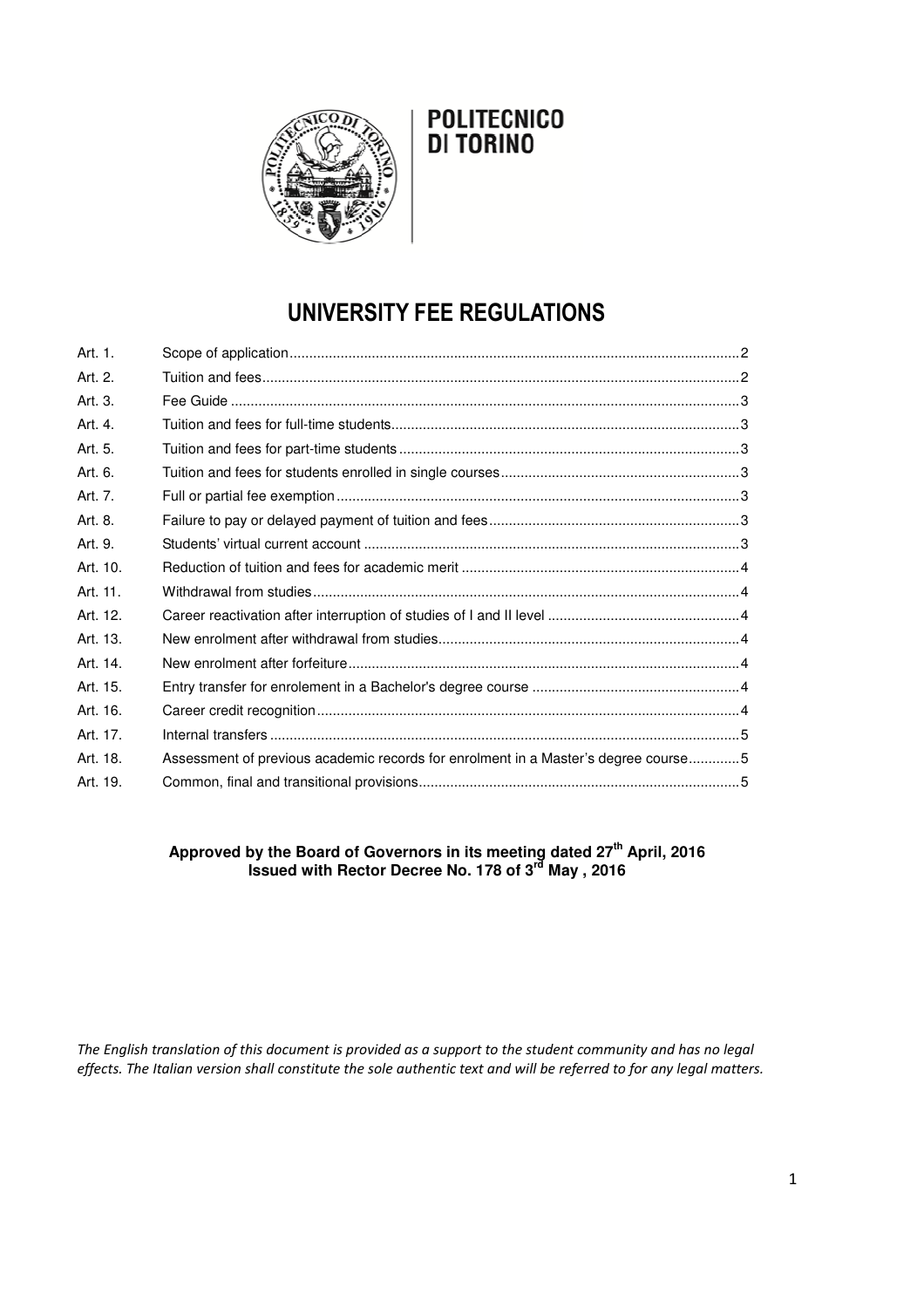#### **Art. 1. Scope of application**

- 1. This Regulation is part of the Student Regulations.
- 2. The provisions of this Regulation shall apply to:
	- a) students enrolled in I and II level degree courses belonging to the system established by Ministerial Decrees No. 509/99 and No. 270/04;
	- b) students enrolled in degree courses belonging to the system pre-dating Ministerial Decree. No. 509/99;
	- c) students enrolled in Scuole di Specializzazione (Specialization Schools), as long as these rules comply with the special provisions for such Schools;
	- d) PhD students, as long as these rules comply with the special provisions for PhD programmes;
	- e) students enrolled in single courses (including students from foreign universities, with or without exchange programme);
	- f) students registered to other curriculums, independently managed by Politecnico, either for lifelong learning and professional development, provided these rules do not infringe the provisions contained in the constituent acts of the courses themselves.

## **Art. 2. Tuition and fees**

1. In accordance with the Student Regulations, in order to attend courses and sit exams, students are required to pay tuition and fees, established every year by the Governing Bodies of Politecnico di Torino (hereinafter referred to as tuition and fees).

Tuition and fees are defined as:

|                  | First and second instalment for full-time enrolment |
|------------------|-----------------------------------------------------|
| Tuition and fees | Fixed fee and variable fee for part-time enrolment  |

- 2. Tuition and fees also include sums of money collected by Politecnico and later transferred to other authorities, such as:
	- a) regional tax for the Right to University Education, completely transferred to EDISU Ente Regionale per il Diritto allo Studio Universitario (Regional Authority for the Right to University Education). This tax is established by regional provisions on the Right to Education, with the aim of enhancing EDISU services offered to the student community in Piemonte, including students enrolled in: Bachelor's degree courses, Master's degree courses, Laurea Specialistica, five-year cycle degree courses (prior to Ministerial Decree 509/99), PhD programmes and Scuola di Specializzazione. These services include: access to canteens, study rooms, scholarships, etc.;
	- b) premium for accident insurance, which Politecnico offers to all students;
	- c) copyright flat-rate tax, to be paid by every student to SIAE Società Italiana Autori ed Editori (Italian Authors and Editors Association), according to the agreement between Politecnico and CRUI-SIAE for the duplication of texts covered by copyright;
	- d) enrolment stamp duty.
- 3. There are some career acts for which students are required to pay the following charges:

|                         | Exit transfer application ( <i>congedo</i> )                                                                           |
|-------------------------|------------------------------------------------------------------------------------------------------------------------|
|                         | Final exam application and release of academic degree                                                                  |
|                         | Registration to the State Examination for Professional Practice (esame di stato)                                       |
|                         | Academic degree duplication                                                                                            |
|                         | Smart card duplication                                                                                                 |
|                         | Career reactivation after interruption of studies – fee for each academic year of<br>interruption (tassa ricognizione) |
|                         | Career reactivation after interruption of studies - cost for unfinished<br>reassessment procedure                      |
|                         | New enrolment after withdrawal from studies ( $r$ inuncia) – fixed amount and                                          |
| Other fees for students | variable amount for credit validation                                                                                  |
|                         | New enrolment after forfeiture ( <i>decadenza</i> ) – fixed amount and variable amount<br>for credit validation        |
|                         | Transfer – cost for unfinished procedure                                                                               |
|                         | Career credit recognition (abbreviazione di carriera) - cost for unfinished<br>procedure                               |
|                         | Internal transfer – cost for unfinished procedure                                                                      |
|                         | Evaluation of previous academic records for enrolment in a Master's degree                                             |
|                         | course - cost for unfinished procedure                                                                                 |
|                         | Application for PhD and Scuola di Specializzazione Final exam                                                          |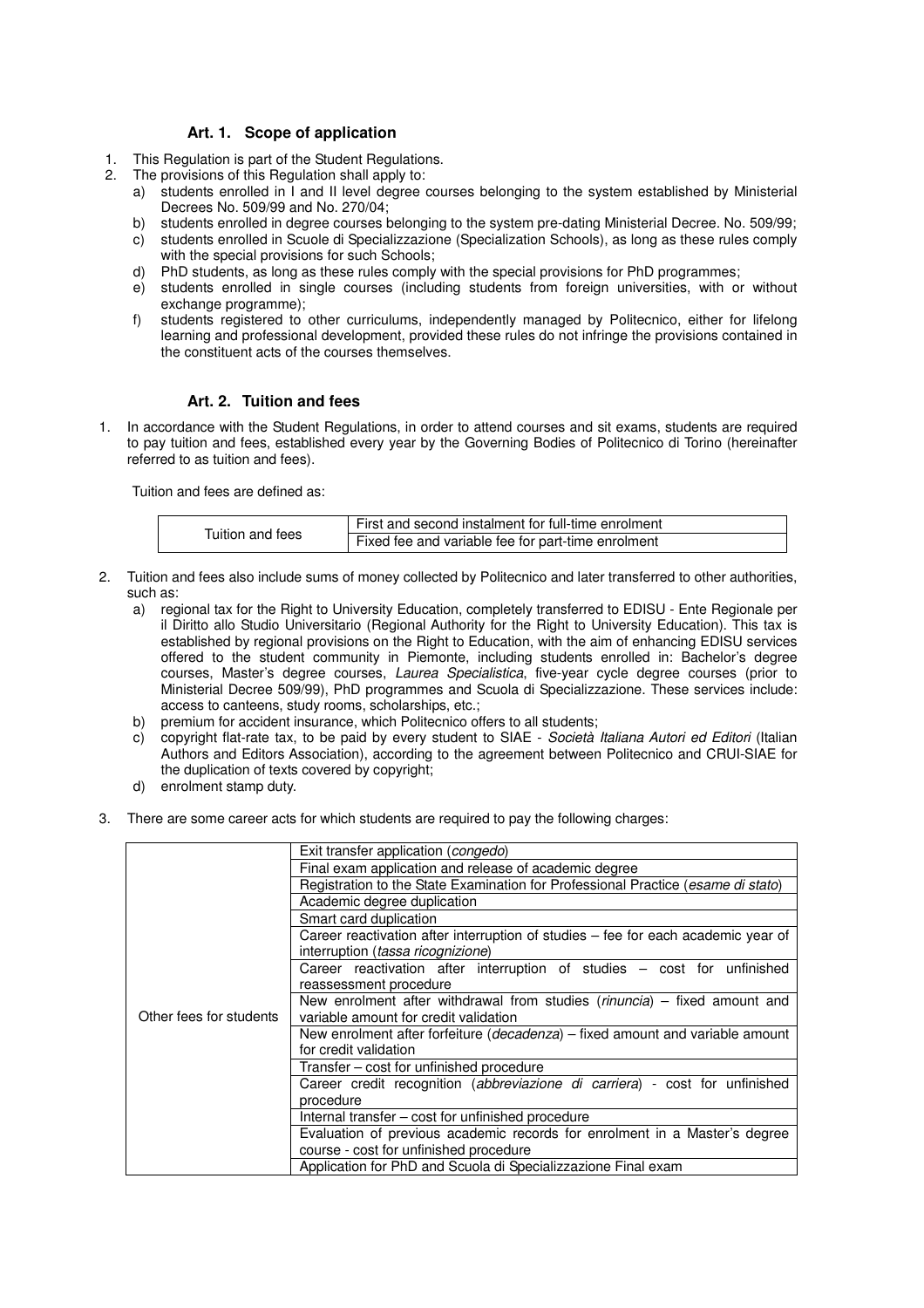|                         | Career unblocking ( <i>sblocco carriera</i> )                       |  |  |  |
|-------------------------|---------------------------------------------------------------------|--|--|--|
| Other fees for students | Recognition of a foreign academic degree for admission to the State |  |  |  |
|                         | <b>Examination for Professional Practice</b>                        |  |  |  |
|                         | Cost for exceeding thesis credits $-$ for full-time students only   |  |  |  |

## **Art. 3. Fee Guide**

1. A "Fee Guide" is published every academic year. The Fee Guide indicates the amounts that students have to pay for tuition and fees and other costs, together with payment methods and operational procedures to be followed.

## **Art. 4. Tuition and fees for full-time students**

- 1. Full-time students are required to pay tuition and fees in two instalments.
- 2. Students might benefit from a reduction of tuition and fees, on the basis of the financial conditions of their family unit, in accordance with the relevant provisions that apply to the year for which the reduction is claimed, as indicated in the Fee Guide.

## **Art. 5. Tuition and fees for part-time students**

1. Part-time students are required to pay a fixed fee and a variable fee on the basis of the number of credits they want to insert in their Annual Personal Study Plan (APSP). Amounts, methods and deadlines for payment are indicated in the Fee Guide.

## **Art. 6. Tuition and fees for students enrolled in single courses**

1. Enrolment in single courses requires the payment of a fixed fee and a variable fee, on the basis of the number of credits that students want to obtain. Amounts, methods and deadlines for payment are indicated in the Fee Guide.

## **Art. 7. Full or partial fee exemption**

- 1. Full or partial fee exemption is possible for students in the following categories:
	- students from a foreign university studying at Politecnico di Torino for a certain period of time, on the basis of an agreement between the two universities covering also financial issues of the participation in the exchange programme;
	- students with an EDISU scholarship: winner, eligible (vincitore, idoneo);
	- PhD students with an EDISU scholarship;
	- students with a scholarship awarded by the Italian Government;
	- students with disabilities: in compliance with Paragraph 1 of Article 3, Law No. 104 dated  $5<sup>th</sup>$ February 1992, or with a disability rating of 66% or greater;
		- Political refugees.
- 2. The specific amounts of tuition and fees for the above mentioned student categories are indicated in the Fee Guide.

#### **Art. 8. Failure to pay or delayed payment of tuition and fees**

- 1. Students who have not paid tuition and fees within the deadlines are not entitled to perform any further career act (such as taking exams, withdrawing from studies, etc.).
- 2. In order to unblock their career, students are required to settle all debts; they are also charged a fee for unblocking the career, which shall be paid within the deadline indicated in the Fee Guide.

#### **Art. 9. Students' virtual current account**

- 1. The virtual current account keeps track of debits and credits of every student (only those referred to career acts). Money transferred into the virtual current account settles any outstanding debt at first, according to the deadlines.
- 2. If students have a credit balance in their virtual current account, they can claim the full refund of credits by following the procedure indicated in the Fee Guide.
- 3. Upon ending the academic career (e.g., in case of graduation, withdrawal from studies, etc.), students must settle all outstanding debts, regardless of deadlines. This rule also applies to cases of "double enrolment" (students co-enrolled in a Bachelor's degree course, and, after graduation, in a Master's degree course, during the same academic year). Students with a credit balance on their virtual account will be refunded by Politecnico.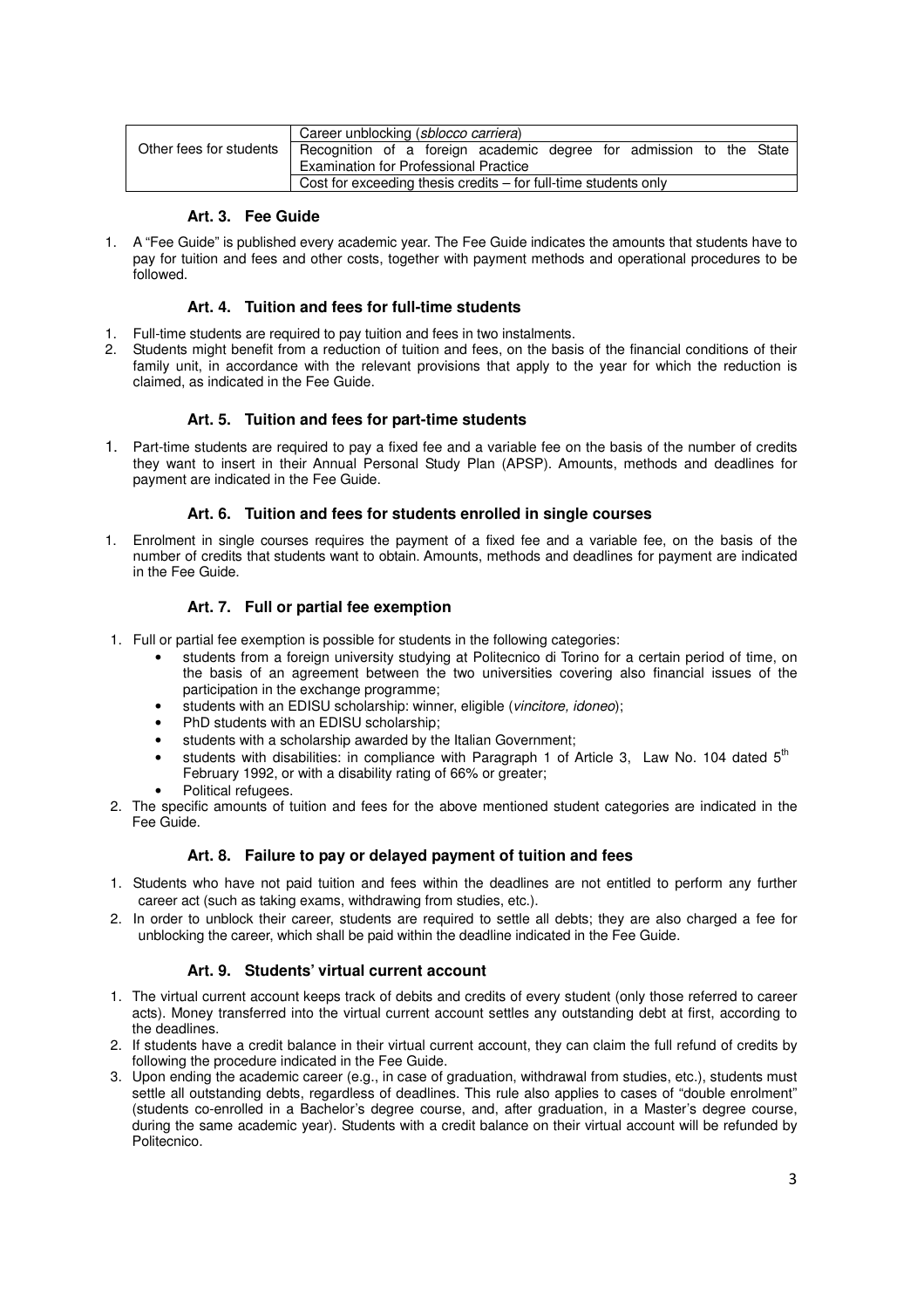### **Art. 10. Reduction of tuition and fees for academic merit**

- 1. High-achieving students who fulfil the requirements illustrated in the Fee Guide are granted a fee reduction when enrolling in a Bachelor's degree course or in a Master's degree course on a full-time basis.
- 2. Only exams passed and recorded within the examination session of September count towards the assessment of academic achievement (merit). Exams taken during a closed academic career, although already recognized by Politecnico (e.g., exams related to career credit recognition), are not taken into consideration.
- 3. Fee reduction for academic merit is assigned for the academic year following the one in which students attained high academic achievement, as long as they are still enrolled at Politecnico di Torino.
- 4. Fee reduction is not applied if high academic achievement has been attained during the last year of the academic career, unless students continue their studies and enrol in a Master's degree course at **Politecnico**
- 5. Students who already benefit from tax exemption or students enrolled on a part-time basis cannot be granted fee reduction for academic merit.

#### **Art. 11. Withdrawal from studies**

- 1. Students who intend to withdraw from studies are required to settle all outstanding debts owed to Politecnico before the official declaration of withdrawal, as indicated in the Student Regulations.
- 2. Students already enrolled for the academic year in progress who intend to withdraw from studies are required to pay the first instalment of tuition fees; if the declaration of withdrawal is received before the deadline for the second instalment, this will not be due.
- 3. In any case students are not entitled to receive any kind of fee reimbursement, not even a partial refund. This rule applies also to students who withdraw from studies before the end of the academic year.

#### **Art. 12. Career reactivation after interruption of studies of I and II level**

- 1. Students who intend to resume a career which was interrupted for not having enrolled, in addition to paying regular tuition and fees for the year in progress, must also pay a fee for the years in which they were not enrolled. On top of that, they are required to settle any possible outstanding debt related to the last year of enrolment.
- 2. Students who intend to resume a career, which was interrupted for not having enrolled or for not having taken any exam for more than four academic years, must: a) complete the procedure indicated in paragraph 1; b) request the reassessment of previous academic records and pay the corresponding fee (indicated in the Fee Guide) which will be deducted in case of new enrolment; otherwise, if students decide not to enrol, this fee will not be refunded.

#### **Art. 13. New enrolment after withdrawal from studies**

- 1. Students who withdraw from studies at Politecnico di Torino or any other Italian university and intend to enrol again, are entitled to request the validation of credits of the previous academic career. For this, they are required to pay a fixed fee and a variable fee, on the basis of the number of validated credits.
- 2. Due amounts are indicated in the Fee Guide.

#### **Art. 14. New enrolment after forfeiture**

- 1. In compliance with the Student Regulations, forfeited students who intend to enrol again at Politecnico are entitled to request the validation of credits of the previous academic career. If and only if, the previous career was not carried on at Politecnico di Torino, students are required to pay a fixed fee and a variable fee, on the basis of the number of validated credits.
- 2. Due amounts are indicated in the Fee Guide.

#### **Art. 15. Entry transfer for enrolment in a Bachelor's degree course**

1. Students who transfer from another university and intend to enrol in a Bachelor's degree course at Politecnico di Torino, are required to pay the enrolment fee indicated in the Fee Guide before the relevant deadlines included in the Selection Announcements for admission to degree courses. If the transfer procedure is completed, this amount will be deducted from tuition fees; otherwise, if students decide not to enrol, it will not be refunded.

#### **Art. 16. Career credit recognition**

1. Students who hold a university degree and intend to apply for career credit recognition are required to pay the fee indicated in the Fee Guide at the beginning of the credit recognition procedure. If the career credit recognition procedure is completed, this amount will be deducted from tuition fees; otherwise, if students decide not to enrol, it will not be refunded.